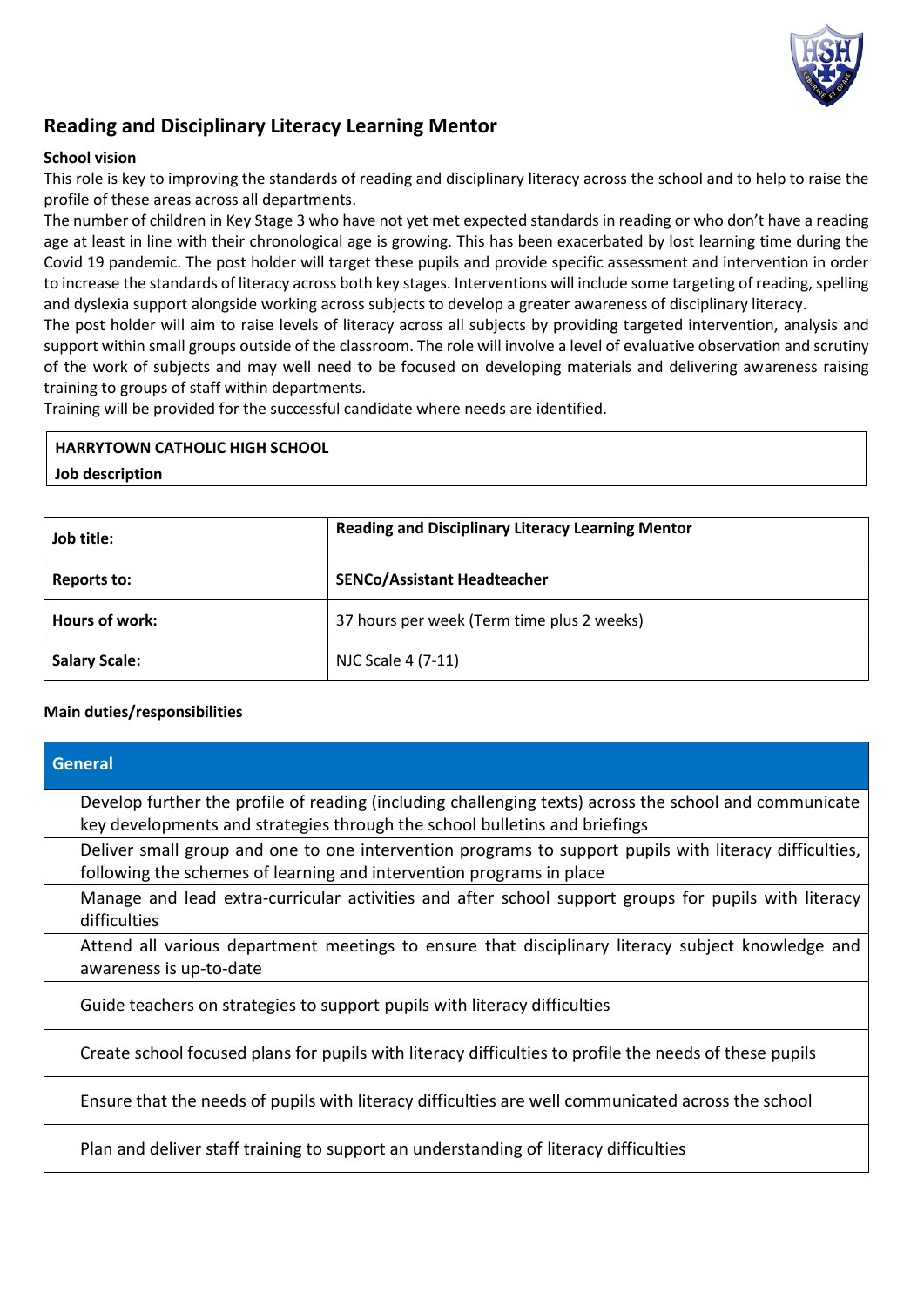

Contribute to the development of provision for pupils with literacy difficulties across the whole school

Work with staff, pupils and parents/carers to ensure realistic and challenging expectations of progress, attainment and achievement is set for pupils, with literacy difficulties

Prepare and maintain learning resources according to the needs of pupils with literacy difficulties

Assist with the creation of Form Time Literacy program and then monitor the delivery of resources

Work collaboratively with parents of pupils with literacy difficulties, to agree joint outcomes and to review progress

Collect and interpret assessment data gathered on pupils with literacy difficulties to inform practice, target individual difficulties and to measure impact

To deliver and monitor reading, spelling and vocabulary interventions

To deliver intervention and provide strategies to pupils where dyslexia is a barrier to learning and to support the enhancement of dyslexia provision across the school.

To be responsible for promoting whole school literacy including raising the profile of literacy through school competitions, spelling bees, readathons etc.

**Supporting staff – this role is part of a team which will collaborate on the following**

To work closely with other learning mentors, faculty leaders and SENCo to help maximise progress in reading and disciplinary literacy for targeted pupils

Make necessary staff members aware of individual pupils' reading and literacy needs

To work collaboratively with all members of the pastoral team, to support the progress of pupils with SEND

Encourage inclusive practise in teaching and learning across the team and throughout the school

Maintain and develop up-to-date knowledge of national and local initiatives which may impact upon policy and practice

Attend staff meetings and participate in staff training as required

Maintain accurate and up to date records for pupils with literacy needs

Supervise the activities of individuals or groups of pupils both in and out of the classroom

Be a point of contact for pupils and their parents/carers when appropriate

Attend Annual Review and multi-agency meetings as appropriate

**School procedures**

Ensure consistent compliance of policies and procedures relating to safeguarding and child protection, health and safety, confidentiality and data protection throughout the school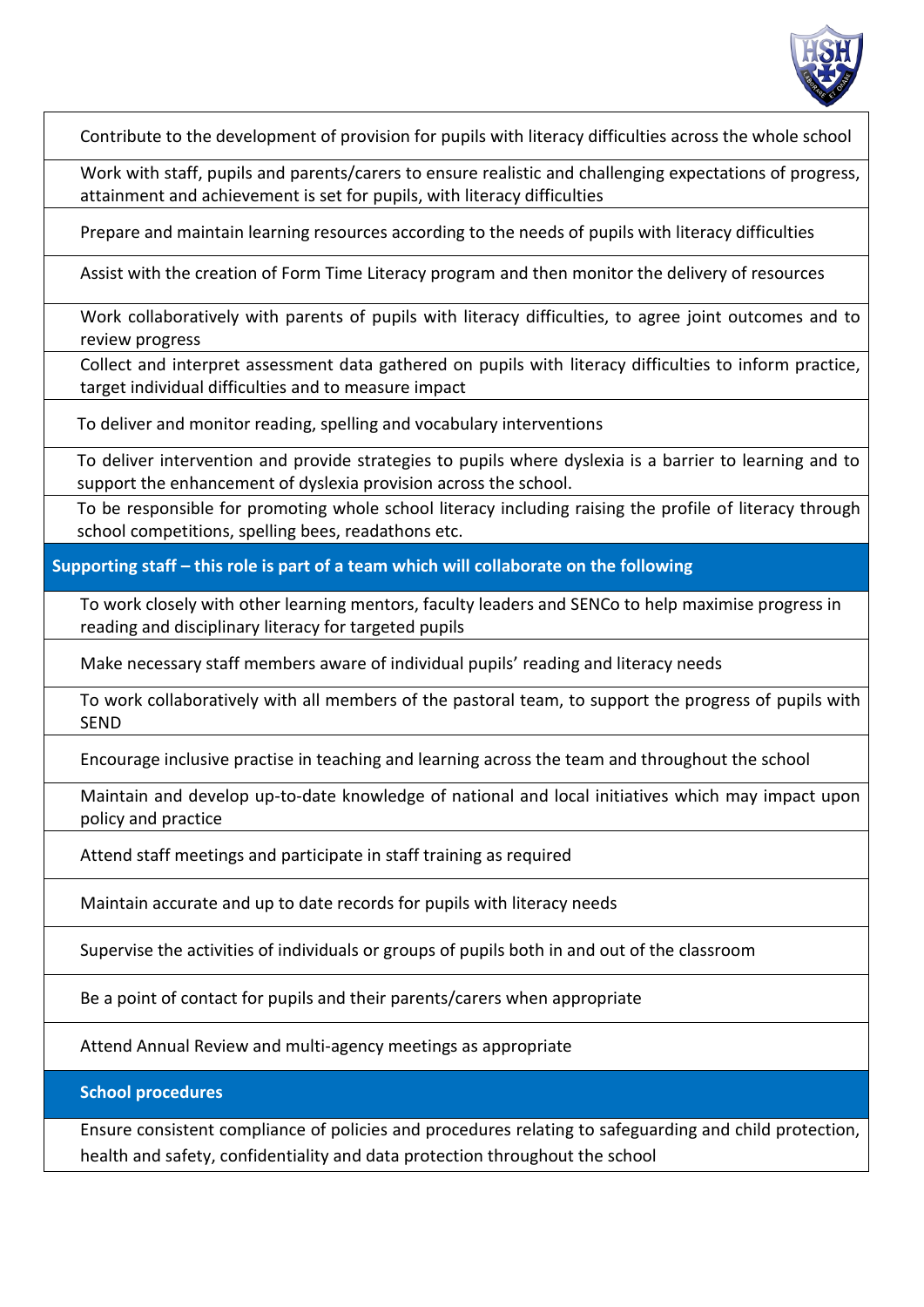

Support and help develop and implement effective literacy strategies across the school, including reward and discipline systems

Ensure all behavioural events, both positive and negative, are recorded on the school's management information system

Contribute to and undertake assessments of pupils, identifying where help is needed

Support, help develop and implement policies and procedures in order to support pupils' literacy

Identify and report safeguarding and child protection concerns following the procedure outlined in the school's Child Protection and Safeguarding Policy

**Pupil wellbeing**

Ensure all pupils have equal access to learning using appropriate strategies and resources, where necessary. Making sure that gaps in learning are identified and communicated.

Liaise with pastoral staff members to ensure the wellbeing of pupils and their full participation in school life

Raise any concerns regarding pupils' behaviour with the relevant Head of Year/Pastoral Manager

Implement any specific arrangements for individual pupils, ensuring that relevant staff members are aware of the measures in place

Provide individual pastoral support to pupils, where necessary

Continuously motivate and challenge pupils, whilst promoting and reinforcing self-esteem

Place a strong focus on pupils' literacy needs

Establish constructive relationships with pupils, parents and colleagues

Discuss individual pupils' needs with relevant members of staff, parents and external agencies, where appropriate

**Assessments and referrals**

Assess the needs of pupils and use specialist knowledge to support pupils' learning and literacy development

Provide feedback in relation to pupils' progress, achievement, behaviour and attendance

Contribute to the writing of individual pupils' learning plans

**Monitoring and review**

Monitor the progress of pupils who are accessing additional literacy support